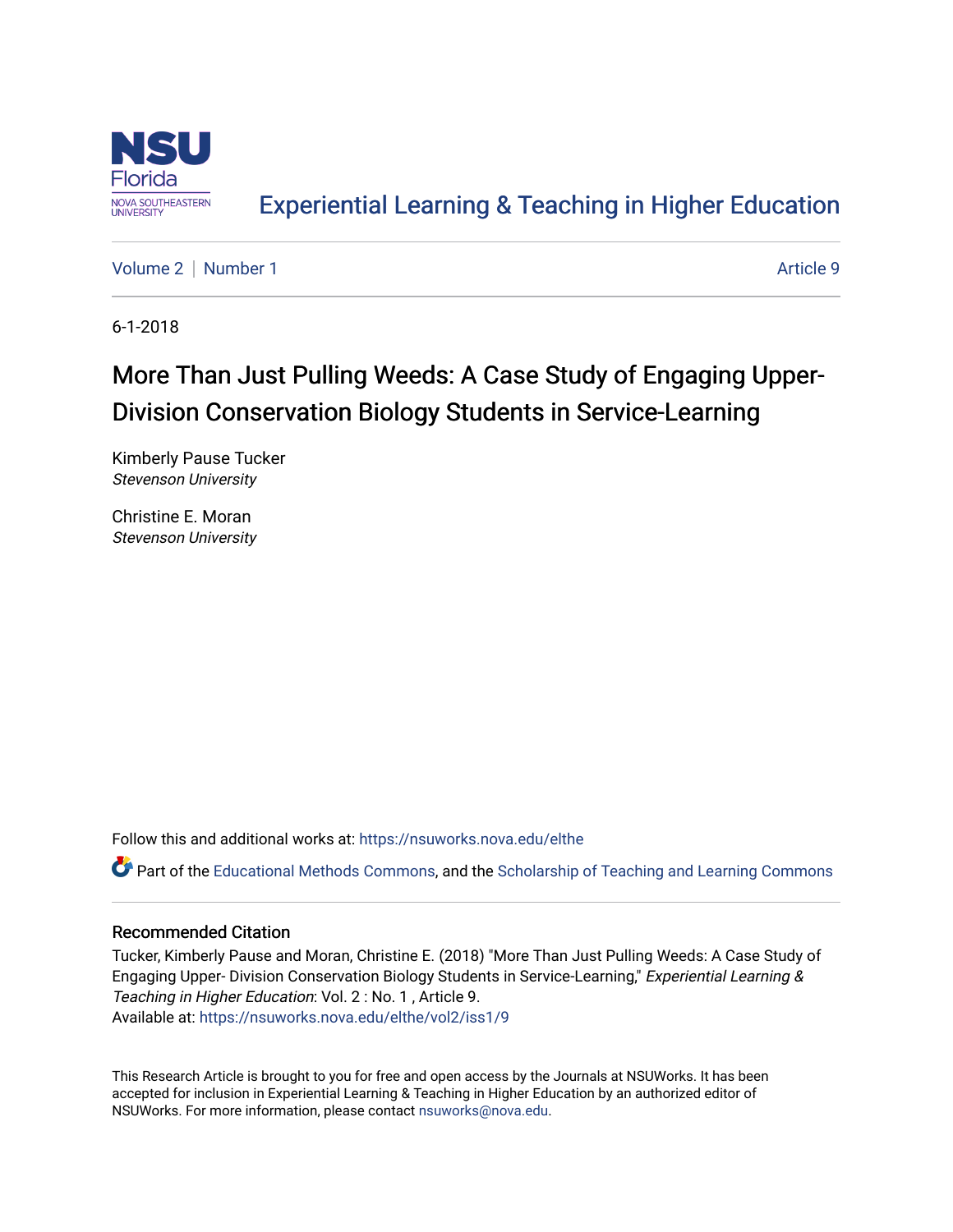## More Than Just Pulling Weeds: A Case Study of Engaging Upper-Division Conservation Biology Students in Service-Learning

KIMBERLY PAUSE TUCKER & CHRISTINE E. MORAN *Stevenson University*

**Abstract**. The field of conservation biology focuses on maintaining biodiversity by mitigating both global and local threats. One of the top threats to biodiversity is the worldwide problem of invasive species. Each community has its own pests to control, and students can engage with this global issue on a local scale through well-designed service-learning courses. This article discusses how students engaged with conservation biology through an integrated service-learning project tackling invasive species at a local nature center. Products of the class, data from class artifacts, as well as student feedback on evaluations are also presented.

## Introduction

#### *Conservation Biology and Service-Learning*

The mission-driven discipline of conservation biology draws from both the pure and applied sciences to address the goal of maintaining the planet's biodiversity (Soule & Wilcox 1980). The fi eld is interdisciplinary and biological conservation must be practiced in the context of social, political, and economic landscapes (Hunter & Gibbs 2007), yet it has been

<sup>© 2018</sup> Southern Utah University Press & Design.

Correspondence should be sent to Kimberly Pause Tucker or Christine E. Moran, Stevenson University, 1525 Greenspring Valley Road, Stevenson, MD 21153-0641.

Email: kptucker@stevenson.edu or cmoran2@stevenson.edu

*ELTHE: A Journal for Engaged Educators*, Vol. 2, No. 1 (2018), pp. 48–56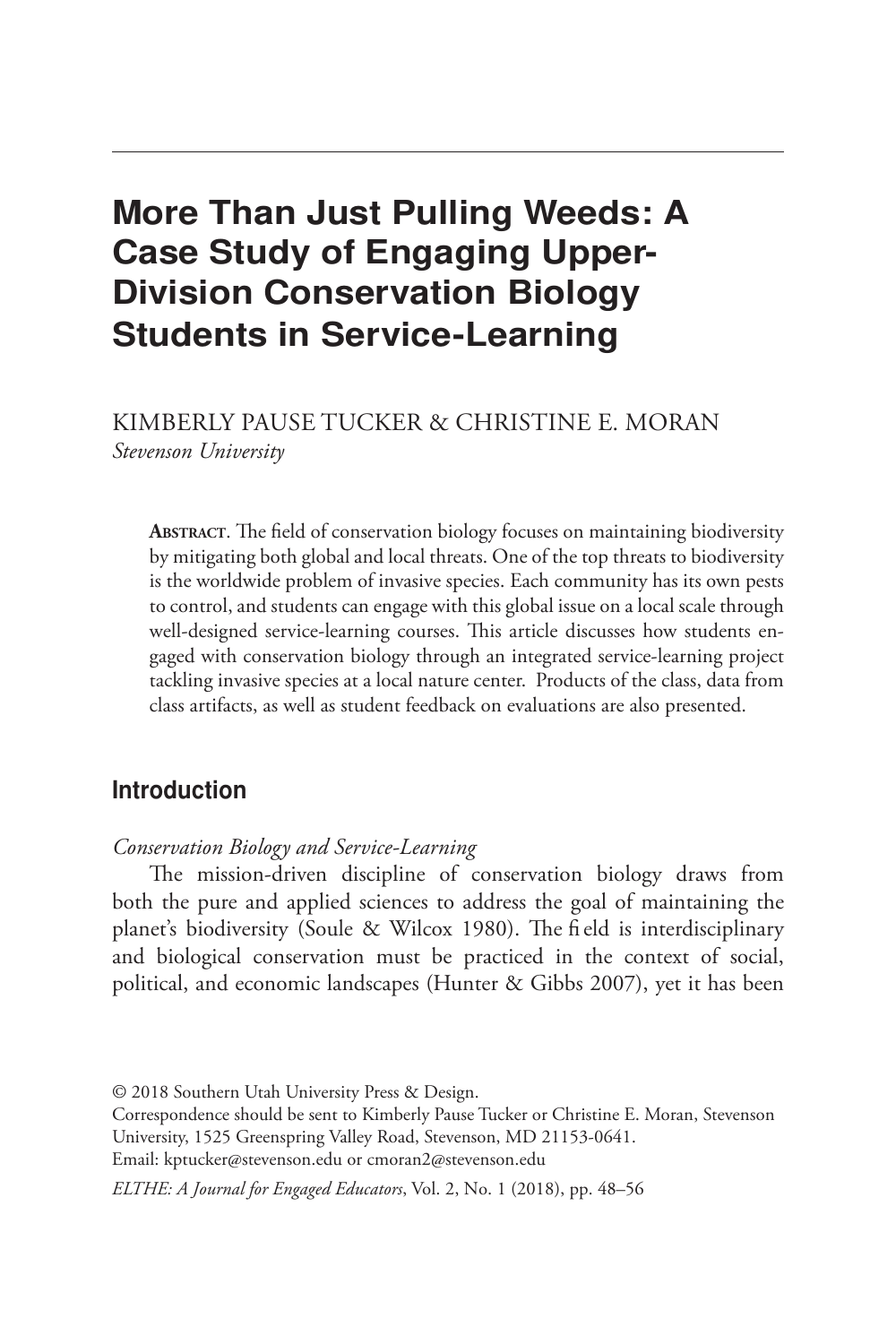argued for decades that training programs do not put enough focus on the human dimensions of environmental conservation (Cutler 1982; Jacobson & McDuff 1998; Stevenson & Peterson 2015). Incorporating service-learning in conservation biology classes increases student learning in the "soft skills" that will benefit them in their careers (Kilgo, Sheets, & Pascarella 2015; Stevenson & Peterson 2015). Conservation biology may be one of the most appropriate science courses in which to incorporate service-learning, as students can gain insight into how communities view conservation activities firsthand while they apply their scientific knowledge to solving real-world problems.

Despite this natural fit, Kirsten Work (2017) found that many courses in conservation biology are offered in the traditional lecture format, and those with laboratories often use computer simulations. This is likely because a onesemester course cannot adequately address real conservation issues on its own (Work 2017). Active participation in conservation projects with structured reflection and evaluation enhances student learning (Evely, et al. 2017), and working with a local community partner allows students to effectively address environmental problems as part of larger conservation efforts even within the short time frame of a single semester.

#### *Course Design and Service-Learning Integration*

Service-learning is "a form of experiential education in which students engage in activities that address human and community needs together with structured opportunities designed to promote student learning and development. Reflection and reciprocity are key concepts of service-learning" (Jacoby 1996, 6). The pedagogy has the potential to prepare students to be active participants in their communities for years to come (Jacoby 2015). Studies examining the long-term impact of service-learning in environmental courses reveal that the pedagogy has lasting positive impacts on participants (MacFall 2012; Knackmuhs, Farmer, & Reynolds 2016).

The most effective service-learning courses do not just "add on" a project to a course. To provide students with a meaningful experience, our servicelearning project was completely integrated within the fabric of a course. The first step we took was to examine course objectives and brainstorm potential themes that can be addressed through incorporating service-learning that align with course content. One of the objectives of this course was to "appraise the various threats to biodiversity." There are a variety of threats to biodiversity ranging from global climate change to overharvesting. We decided to focus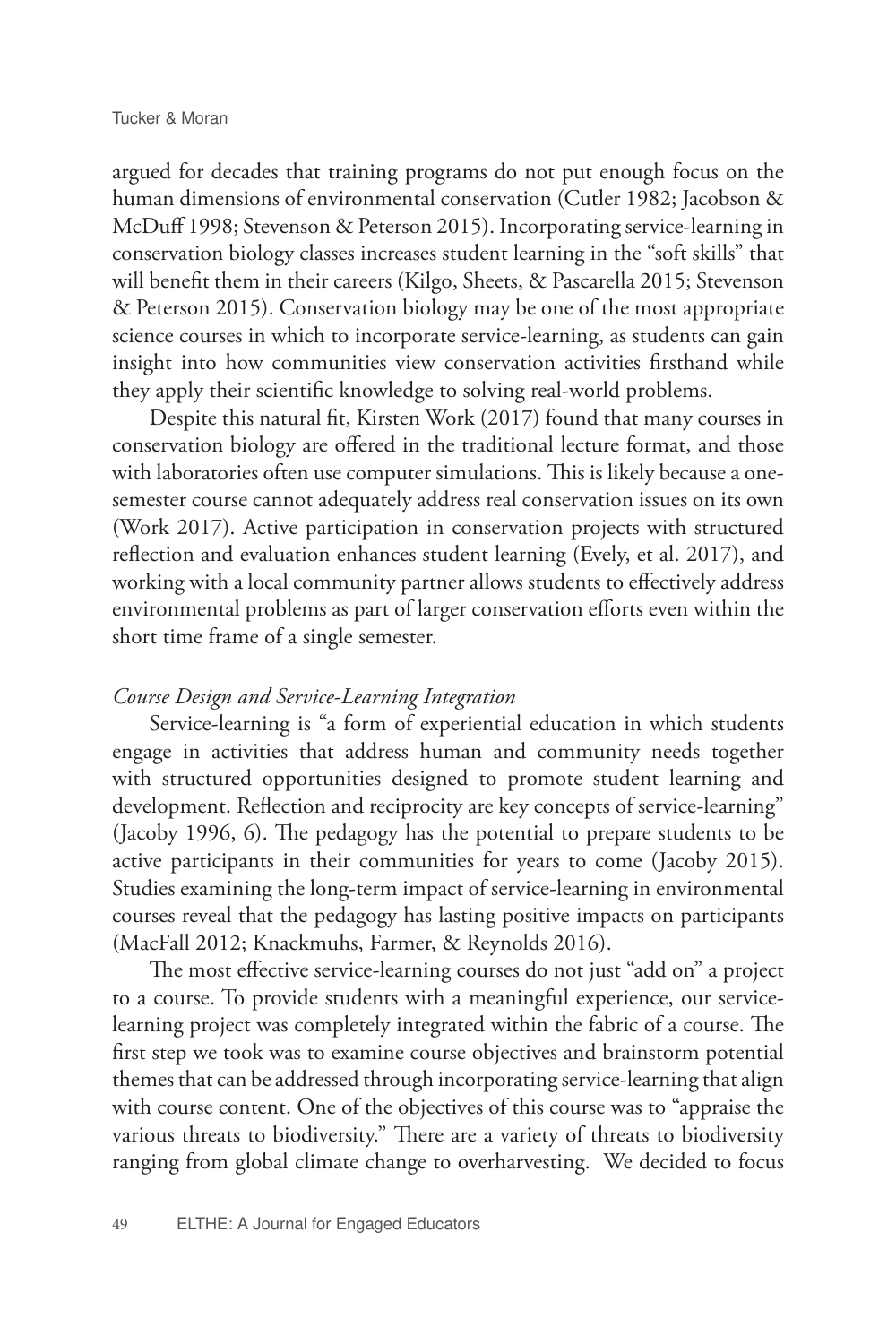on the impact of invasive species, as their impact is only second to habitat loss (Walker & Steffen 1997). Invasive species are non-native species that have been able to establish and wildly proliferate in the absence of natural controls.

A second course objective was to "explain the role of humans in species and ecosystem loss and conservation." Invasive species have essentially all been caused by humans introducing species to new areas (Sakai, et al. 2001). Public education and engagement are key in preventing and removing invasive species. It is not something that scientists and conservation agencies can do on their own, thus any opportunity to engage more individuals on this issue is important. Not only it is much easier, through public outreach and civic participation, to prevent non-native species from taking over than it is to remove them once they have established, but also invasive species can only be controlled through continued local action (i.e., removal). Identifying and removing invasive species is an effective way for students to learn about a major concept threatening biodiversity while also making an impact on a local scale.

We reached out to possible community partners to identify needs that could be addressed and fit within the context of the course. Through this outreach, a local nature center was identified as a community partner. In order to promote the service-learning partnership, efforts were made to ensure it was "collaborative, mutually beneficial, and address(ed) community needs" (Billig 2011, 11). One of the needs that the nature center identified that fit within the course content was trail maintenance through the removal of invasive species. In addition to just removing the invasive plant species, the nature center requested a basic field guide that visitors could use while walking the trails to identify the non-native plants. While the students were completing the trail maintenance, they would investigate and evaluate the "Top Ten" invasive plant species at the nature center and then compile those into a field guide. Students were also given the opportunity to share this field guide and their findings via a lunch-and-learn presentation for community members and the staff at the center.

The IPARD/C (Investigation, Planning/Preparation, Action, Reflection, Demonstration/Celebration) process was followed to ensure a high-quality service-learning experience (Billig 2011). Through the first step in the process, Investigation, students collect data about a genuine community need (Billig 2011, 8). In this course, students examined the issue of invasive species through reading assignments and lectures. They also investigated the specific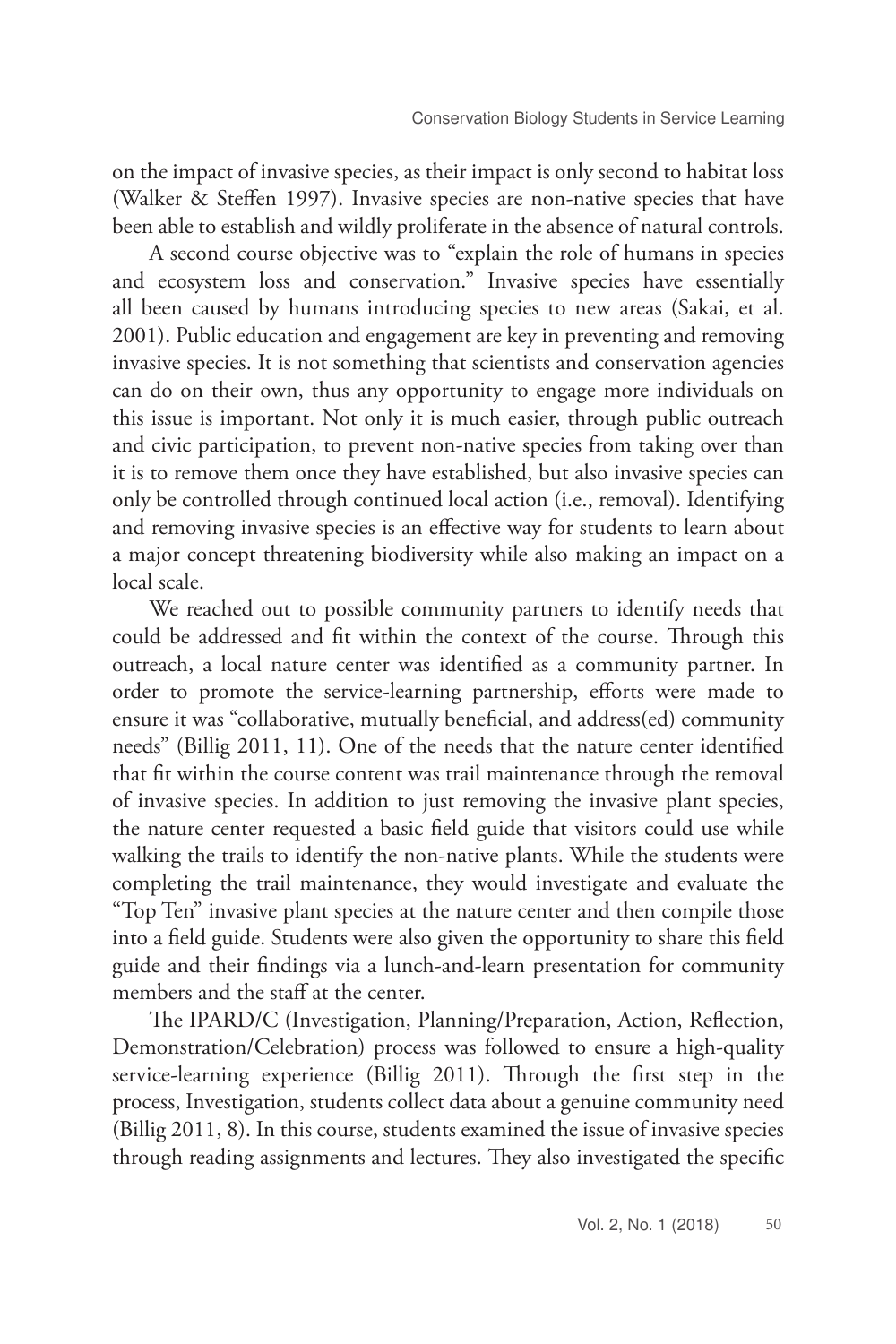invasive plants at the nature center while they were in the field and, later, at home. During the Planning/Preparation phase, students decide exactly how they will address the community need (Billig 2011, 8). Students in this course planned their own schedules, prepared themselves by learning how to identify and remove the invasive plants, and decided how to document their findings. They also researched and wrote the content for a field guide and presentation. The Action component involves the actual service provided (Billig 2011), which for this course was the invasive plant removal from the trails. Students also created the printed field guide. Reflection should be ongoing and incorporated throughout the entire experience (Billig 2011). Each week, the class discussed various issues they experienced, the trail maintenance activity, and any problem solving they engaged in. They also discussed non-native plants regularly, and through reflection on their efforts they identified the "Top 10" invasive plant species at the nature center. At the conclusion of the course, the students' final reflection focused on their articulating the knowledge and skills gained and documenting their experiences and products on their resumes. Finally, Demonstration/Celebration involves the display of the knowledge and recognition of a job well-done (Billig 2011). Students demonstrated their content knowledge on exams and by hosting a lunchand-learn celebration with the community to present their field guide (see Figure 1).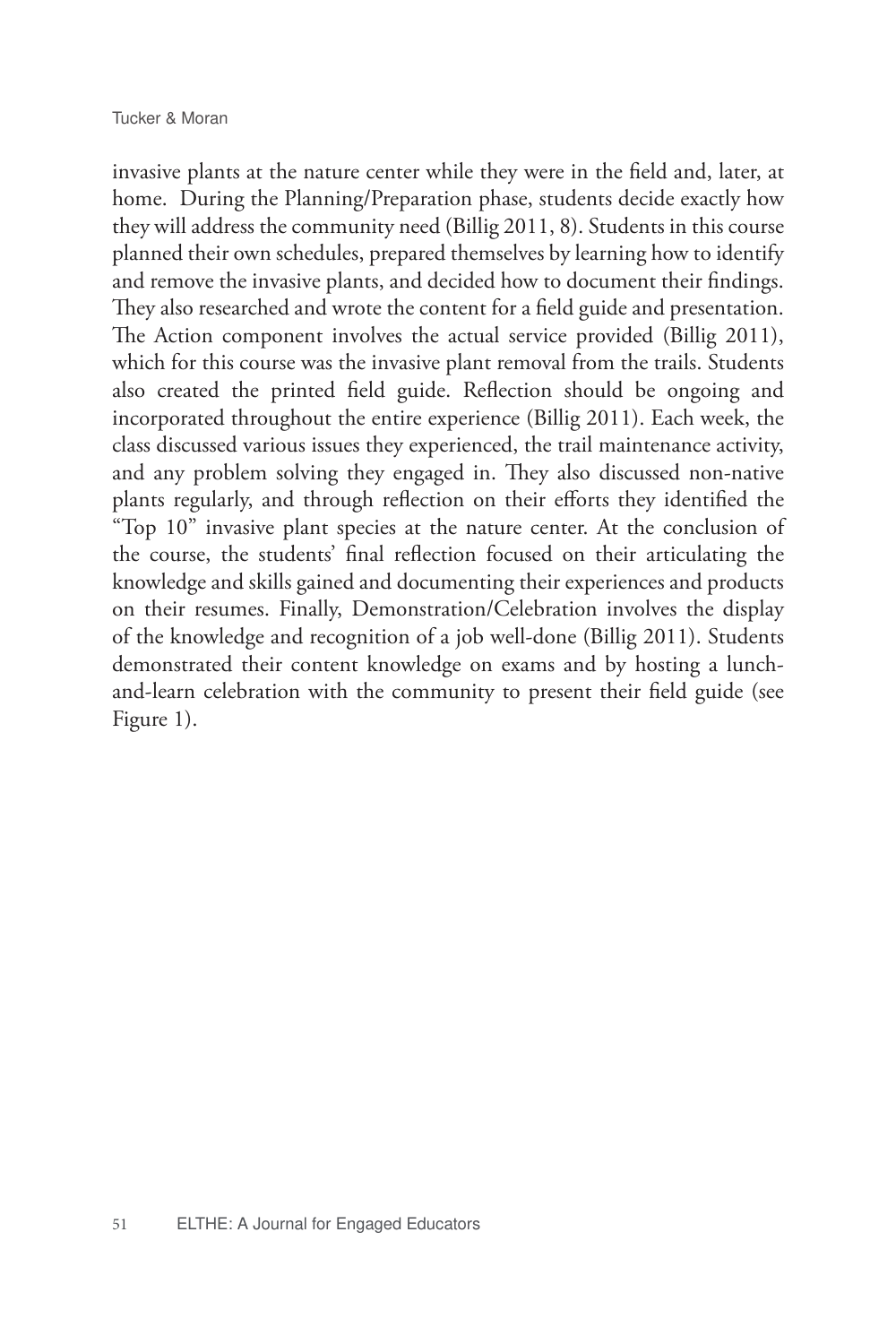

## Figure 1. The IPARD/C process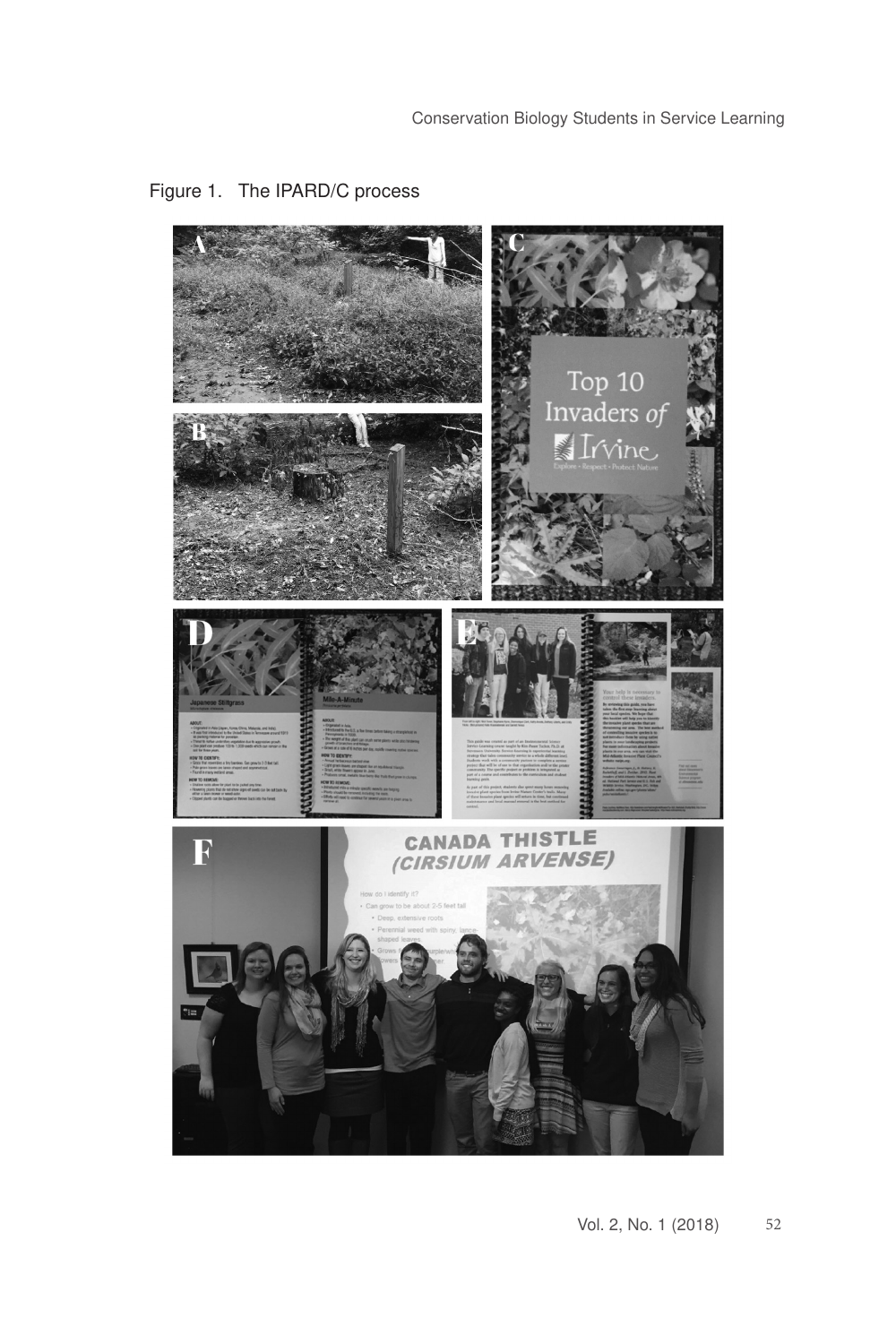## **Results**

Seven of the eight students completed fifteen hours of invasive species removal on the trails, totaling 105 volunteer hours of trail maintenance at the local nature center. It was estimated that an additional five to ten hours each was spent gathering information for the field guide, taking photographs, practicing the presentation, and presenting at the lunch-and-learn. One of the students was unable to participate in trail maintenance due to medical issues, and an accommodation was made she could still partake in the service aspect, meet the learning objective, and benefit from the overall servicelearning experience. After discussing some options with the student, it was decided that she would serve the community partner (still completing the required fifteen hours) via meeting with the university's professional designer to determine the layout of the field guide, coordinating the seven other students' textual submissions for the invasive species content, and then researching three of the other identified invasive species. In the end, every student had the opportunity to participate in and reap the benefits of this service-learning class, regardless of their physical abilities.

Through this service-learning course, the idea of invasive species became more than just something students read about in a textbook; they learned first-hand the difficulties and frustration experienced by conservation practitioners. They learned details about a number of invasive species of local concern through the creation of the field guide. Each student conducted research on the "Top 10" invasive plants for the guide, including the common and scientific names, basic facts about the plants, how to identify the species, and how to remove them. Many students also took photographs for the guide while they were in the field.

Students were engaged with the material, and they demonstrated proficiency on their exams when tested on the subject. On the second exam, students were asked four questions (two multiple choice, one short answer, and one optional bonus short answer) about content knowledge around invasive species. The multiple choice questions assessed if students understood the reasons how non-native species are introduced and general characteristics of invasive species. All eight students answered the two multiple choice questions correctly. The short answer question asked students to explain why ordinary citizens can make a huge impact regarding limiting the effects and distribution of invasive species. In answering this question, six of the eight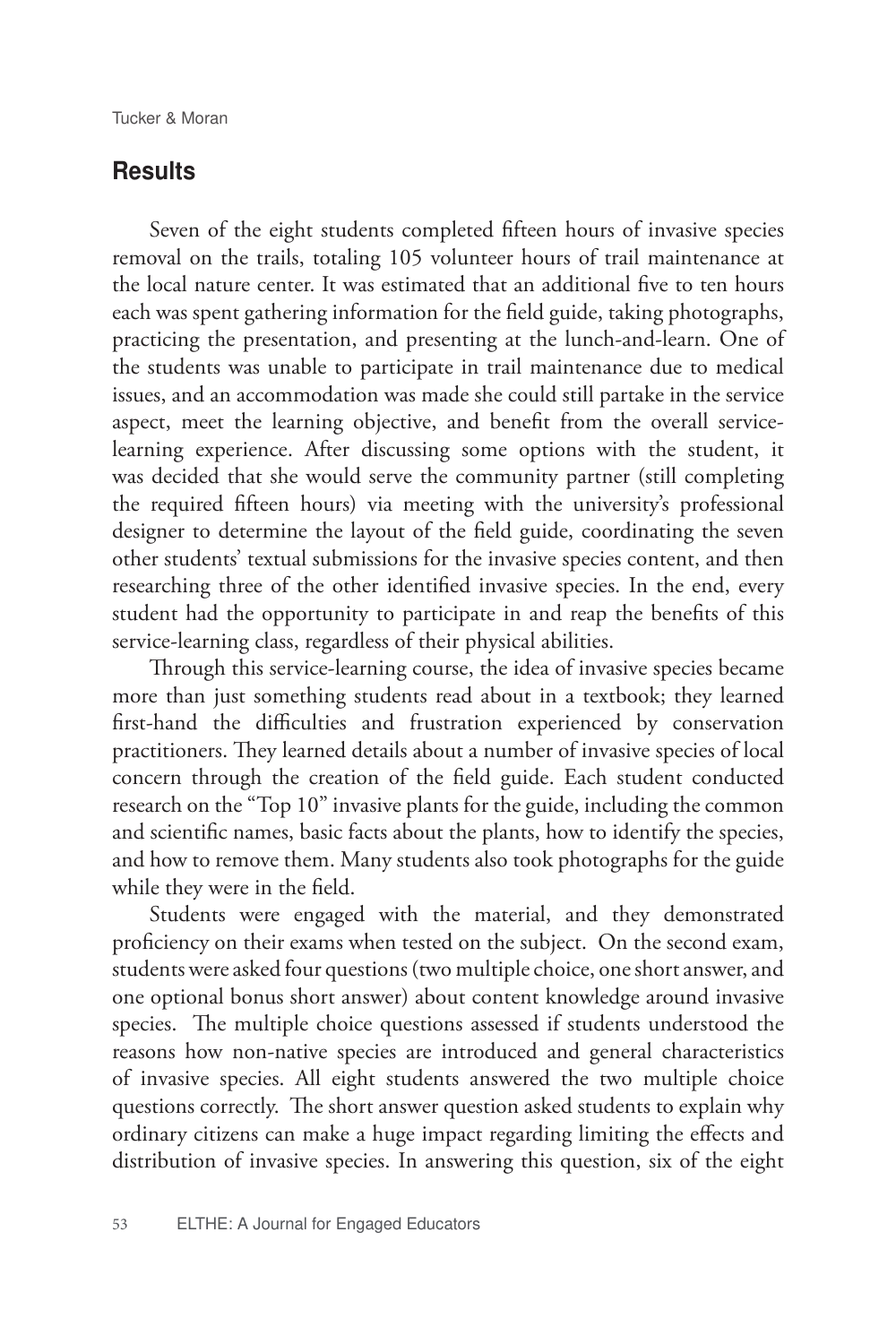students focused on invasive plants only. Three of the eight students suggested connecting with garden centers to stop the sale of non-native and known invasive plants. Two students mentioned other advocacy through legislation. Seven of the eight brought up the need for public education on the topic. All students also answered the optional bonus reflection question concerning their experience to that point at the nature center. Many removed invasive Japanese stiltgrass (Microstegium vimineum), which was abundant. All of the students doing the trail maintenance reflected on how once they knew what they were looking for, they found it everywhere. One student wrote, "I removed mostly stiltgrass and although we removed an entire field, it still didn't make me feel like I did anything. Walk a few steps in any direction and there was still stiltgrass for as far as I could see. It helped me to digest the importance of early detection and it brings home the point that what we do has huge consequences and can't all be fixed like we hope it can. Depressing."

## **Benefits**

The problems that conservation biologists face are global in nature, but working locally on small-scale projects can have big impacts. Students were able to apply their knowledge in the field to real-world problems. One student commented in her course evaluation, "This class definitely opened my eyes to different ways conservation should be practiced… It was a great learning experience and a great way to get involved in the community." Additionally, it was clear to the students that invasive species are everywhere. One student commented in her reflection essay,

Often, we do not get to hear about or participate in the conservation efforts that occur close to home. For example, I have heard much more about the need to conserve the rainforest than I have the need to get rid of invasive plant species from Maryland. Typically, people tend to overlook the difference between invasive and native species when they are planting things in their gardens. If people were more conscious of the impact of their actions, they may be more inclined to choose the native plants over the invasive plants, which is something that I hope we accomplished in this project.

Another benefit students reported was the opportunity for career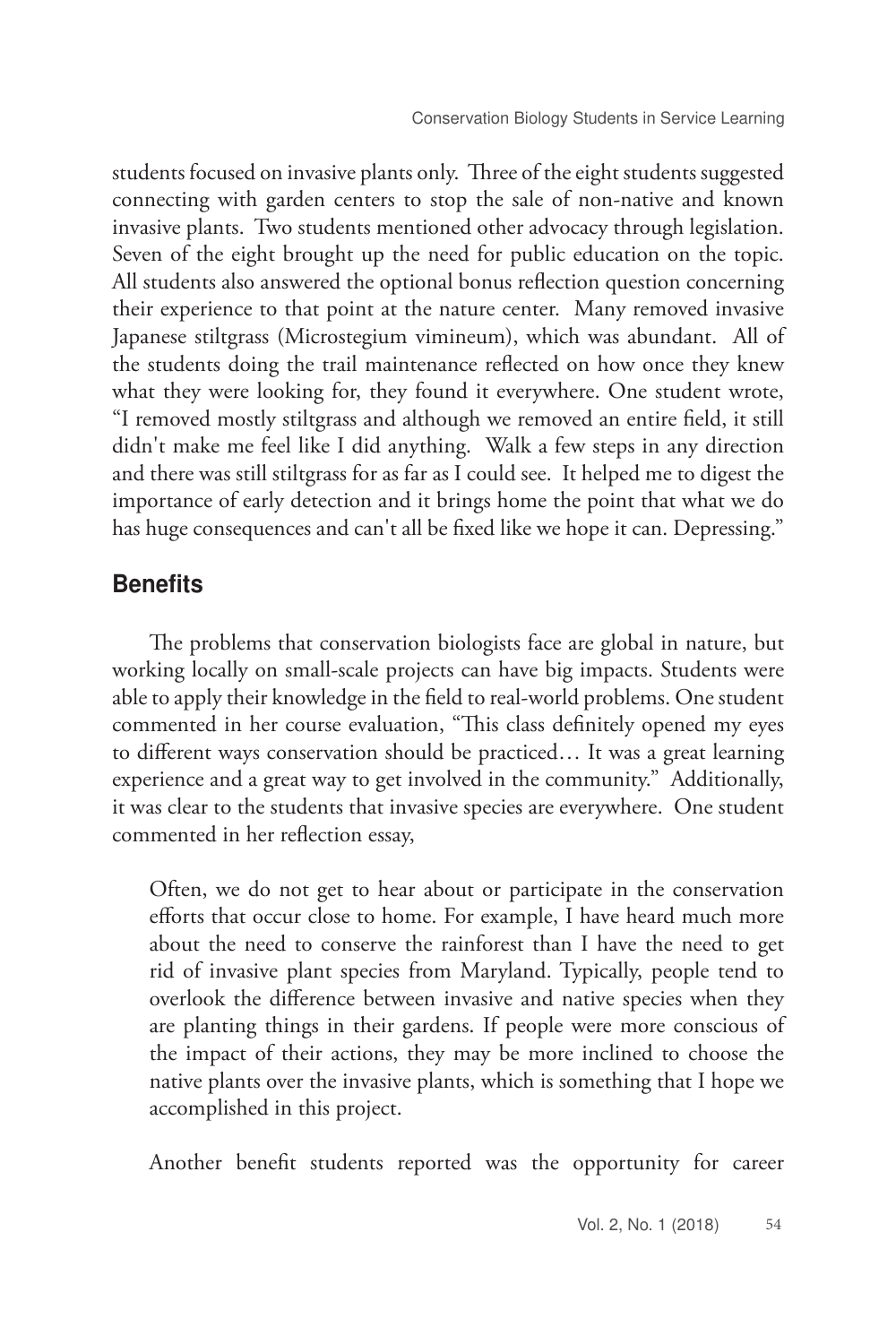exploration. As a "career-focused liberal arts" institution, our academic programs are intended to prepare students for future employment. After participating in this service-learning course and completing the course evaluation, another student commented,

This course was incredibly helpful in my decision to pursue a career in conservation. The service-learning project at Irvine was also incredibly rewarding because we not only helped Irvine get rid of some of its invasive species, but we were able to educate the community on some of these species and how they can help get rid of these non-native species both at Irvine and in their home environments.

Since our students are especially driven by the practical nature of their degree, seeing the application of what they learn in the classroom is important to them. Research shows that college students who participate in service-learning have "demonstrated improved academic content knowledge, critical thinking skills, written and verbal communication, and leadership skills" (Cress, et al. 2010). These hands-on, authentic learning experiences provide the mechanism for students to also practice problem-solving and decision-making, which are desirable and transferrable skills that can be applied in future careers. Many of the same skills will prepare students for the job market as a conservation professional. Potential employers not only require disciplinary knowledge but also look for interpersonal and project management skills (Blickley, et al 2013; Stevenson & Peterson 2015). Integrating service-learning into a conservation biology class equips students with the tools and experiences needed to tackle and solve complex problems within conservation in the future.

This experience provided a mechanism for student learning, and it also provided information to community members about the issue. Subsequently, by creating the reusable field guide, students produced an artifact that will long outlive the course. The field guide was so well-received, the nature center asked us to print additional copies so they could sell them in their gift shop, which will result in additional monies for this non-profit organization. Since our work together, the nature center has also developed a service-learning curriculum for K-12 groups around invasive species at the nature center. The field guide we created for them is now provided to local teachers as a resource for them and their students. In addition, the university gained a solid partner for numerous future courses.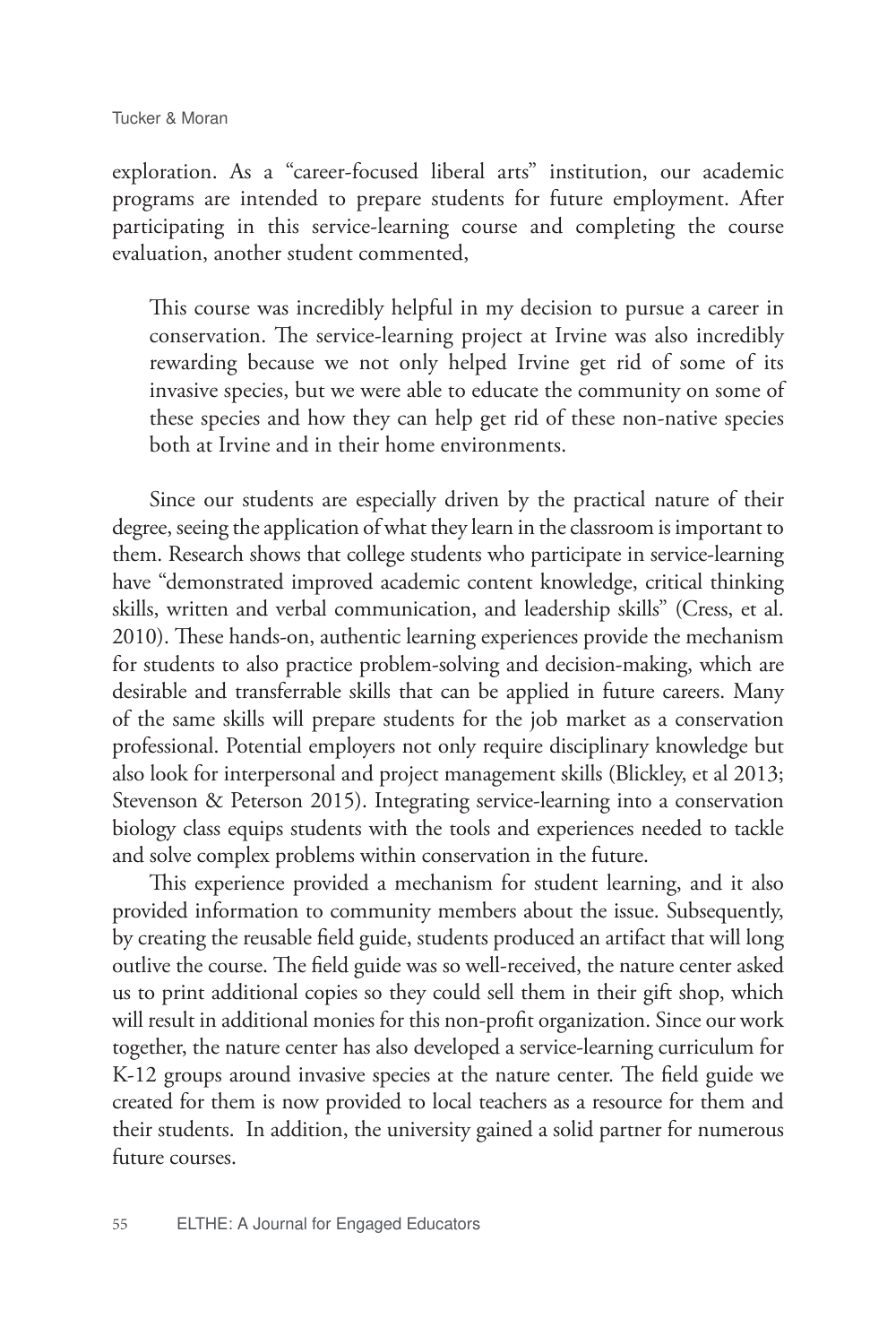## Acknowledgments

The authors acknowledge Irvine Nature Center (Owings Mills, MD) for their continued support and partnership. This project was supported by a grant from the Stevenson University Alan Penczeck service-learning fund. The manuscript was completed at the Stevenson University 2017 Writing Workshop.

## **References**

- Billig, Shelley H. 2011. "Making the Most of Your Time: Implementing the K-12 Service-Learning Standards for Quality Practice." *Prevention Researcher* 18, no. 1 (February): 8-12.
- Blickley, Jessica L., Kristy Deiner, Kelly Garbach, Iara Lacher, Mariah H. Meek, Lauren M. Poresnky, Marit L. Wilderson, Eric M. Winford, and Mark W. Schwartz. 2013. "Graduate Student's Guide to Necessary Skills for Nonacademic Conservation Careers." *Conservation Biology* 27, no. 1 (February): 24-34
- Cress, Christine M., Cathy Burack, Dwight E. Giles, Julie Elkins, and Margaret C. Stevens. 2010. "A Promising Connection: Increasing College Access and Success Through Civic Engagement." *Campus Compact*, 1-33. http://www.compact.org/wp-content/uploads/2009/01/A-Promising-Connection-corrected.pdf
- Cutler, M. Ruppert. 1982. "What Kind of Wildlifers Will be Needed in the 1980s?" *Wildlife Society Bulletin*. 10, no. 1 (Spring): 75-79.
- Evely, Anna C., Michelle Pinard, Mark S. Reed, and Ioan Fazey. 2011. "High Levels of Participation in Conservation Projects Enhance Learning." *Conservation Letters* 4, no. 2 (April/May): 116-126.
- Hunter, Malcolm L. and James P. Gibbs. 2007. *Fundamentals of Conservation Biology*, 3rd ed. Oxford: Blackwell Publishing.
- Jacobson, Susan K., and Mallory D. McDuff. 1998. "Training Idiot Savants: The Lack of Human Dimensions in Conservation Biology." *Conservation Biology* 12, no. 2 (April): 263-267.
- Jacoby, Barbara. 1996. *Service-Learning in Higher Education: Concepts and Practices*. San Francisco, CA: Jossey-Bass.
- Jacoby, Barbara. 2015. *Service-Learning Essentials: Questions, Answers, and*